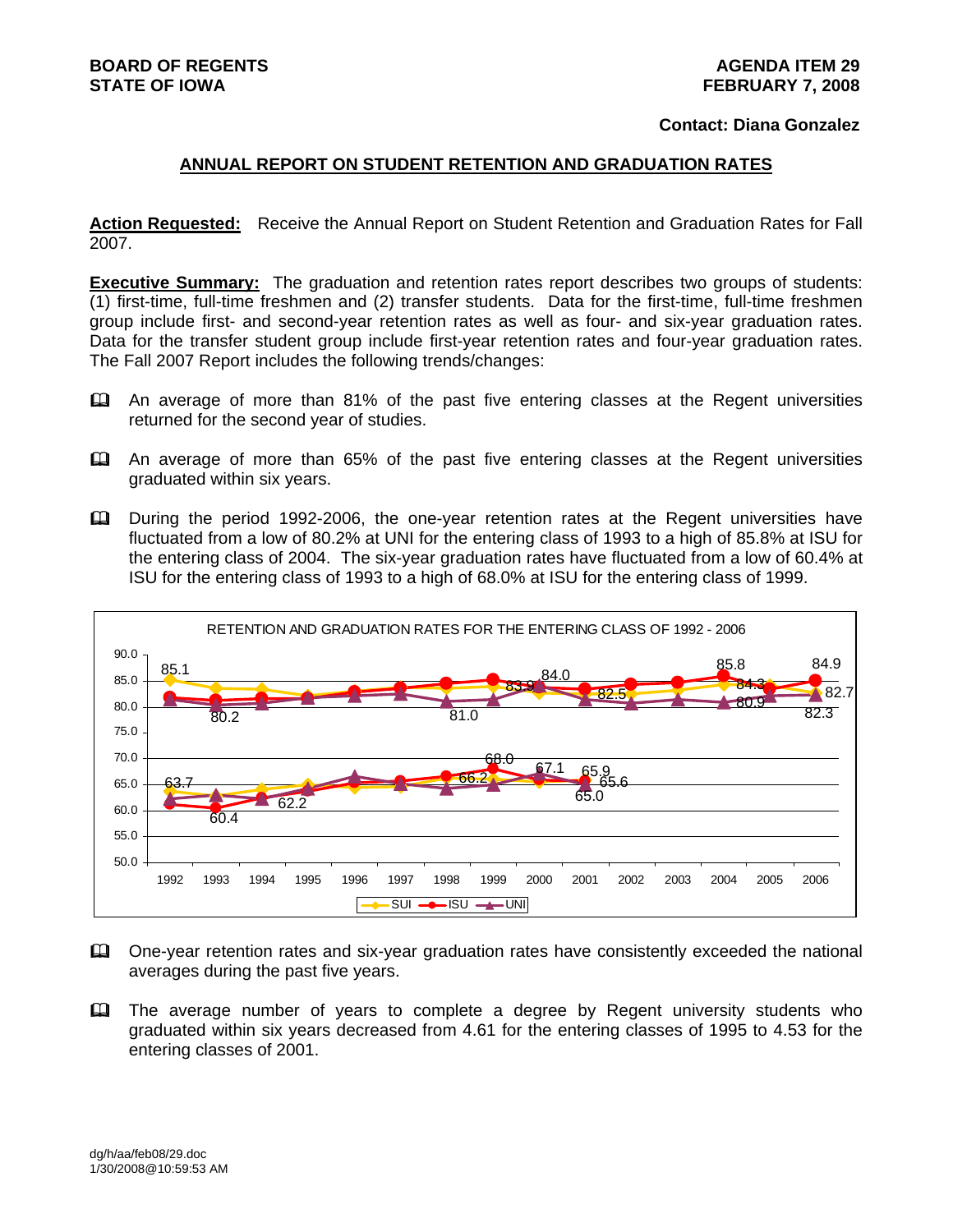## **BOARD OF REGENTS** AGENUS AGENDA ITEM 29 **STATE OF IOWA** PAGE 2

- Retention and graduation rates for racial/ethnic minority students have continued to be lower than for non-minority students.
	- $\boxtimes$  For the entering class of 2006, the one-year retention rates for racial/ethnic minority students ranged from 73.3% to 82.7% while the one-year retention rates for non-minority students ranged from 82.8% to 85.2%.
	- $\boxtimes$  For the entering class of 2001, the six-year graduation rates for racial/ethnic minority students ranged from 39.3% to 56.9% while the six-year graduation rates for non-minority students ranged from 66.5% to 67.3%.

The Graduation and Retention Rates Report addresses the Board of Regents Strategic Plan strategies (1.1.2) to "continue to improve efforts to recruit, enroll, and retain a qualified and diverse student population" and (1.3.1) to "determine levels of student program completion and promote degree attainment."

# **Background:**

- **Example 1** Definition of Retention Rates. Retention is the rate at which members of an entering class return to that same institution in successive years until the completion of a degree. Research shows that the majority of students who withdraw, transfer, or otherwise leave an institution do so during the first two years of college<sup>1</sup>.
- Retention Factors. Previous national and state studies, as well as the Regent universities' experience, have demonstrated that the following factors contribute significantly to the retention rate  $-$  (1) student input; (2) institutional environment; and (3) academic standards<sup>2</sup>.
- **Example 3** Best Practices in Retention. Retention practices responsible for the greatest contribution to retention include first-year programs, academic advising, and learning support². The Regent universities have established a variety of initiatives, programs, and services (such as tutoring labs, academic advising, career development services, and learning communities) to help students make a successful transition to the rigors of postsecondary learning and to the challenges of independence and adulthood $3$ .

#### **Highlights:**

- One-Year Retention Rates. During the past ten years, the average one-year retention rate at SUI has been 83.3%; at ISU, it has been 84.3%; and at UNI, it has been 81.8%. The Fall 2007 one-year retention rate at SUI is 82.7%; at ISU, it is 84.9%; and at UNI, it is 82.3%. In 2006, the national average one-year retention rate for public four-year institutions was 73.0% $^4$ .
- **Cone-Year Retention Rates by High School Rank.** There is a difference in retention rates when high school rank is considered. The average one-year retention rate for Regent university students who graduated from high school in the 90<sup>th</sup>-99<sup>th</sup> percentile was 91.8% while the average one-year retention rate for students who graduated in the  $50<sup>th</sup>$ -59<sup>th</sup> percentile was 76.6%.

l

<sup>1</sup> Source: National Center for Education Statistics.

<sup>&</sup>lt;sup>2</sup> Source: ACT – What Works in Student Retention?

 $3$  Attachments A-C (pgs. 4-6) describe some of the retention initiatives implemented by the Regent universities.<br> $4$  Seurea: ACT 2007, traditional edmission selectivity, effecting becholor's, meeter's, and dectard pregra

<sup>&</sup>lt;sup>4</sup> Source: ACT 2007, traditional admission selectivity, offering bachelor's, master's, and doctoral programs.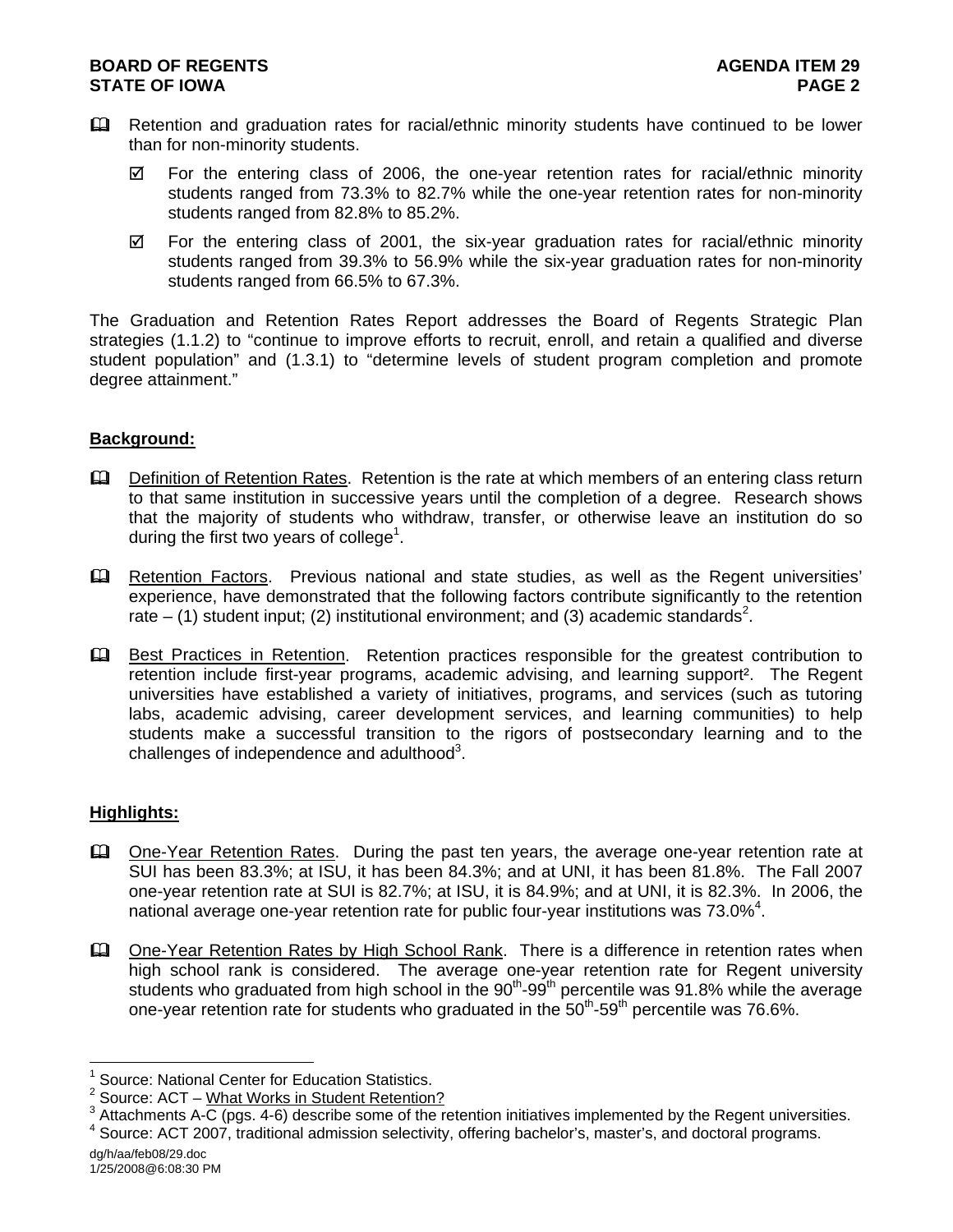## **BOARD OF REGENTS** AGENUS AGENDA ITEM 29 **STATE OF IOWA** PAGE 3

- **Example 2** One-Year Retention Rates by ACT Score. There is also a difference in retention rates when ACT score is considered. In Fall 2007, the average one-year retention rate for Regent university students with an ACT score of 32-36 was 89.8% while the average one-year retention rate for students with an ACT score of 19-21 was 79.8%.
- Six-Year Graduation Rates. During the past ten years, the average six-year graduation rate at SUI has been 64.8%; at ISU, it has been 64.5%; and at UNI, it has been 64.5%. The Fall 2007 six-year graduation rate at SUI is 65.9%; at ISU, it is 65.6%; and at UNI, it is 65.0%. In 2007, the national average six-year graduation rate for public four-year institutions was 41.0%<sup>5</sup>. Six-year graduation rates for the Regent universities and peer institutions are included in Appendix D.
- **Example 20** Six-Year Graduation Rates by First-Term GPA. There is clearly a difference in graduation rates when first-term GPA is considered. In Fall 2007, the average six-year graduation rate for students with a first-term GPA of 3.50-4.00 was 86.6% while the average six-year graduation rate for students with a first-term GPA of 2.25-2.49 was 61.7%.
- Average Time to Degree. The average number of years to complete an undergraduate degree by students in the entering classes of 2001 at the Regent universities who graduated within six years was 4.50 years. The time beyond four years typically reflects students' participation in additional activities, such as study abroad programs, internships, and double majors. It also reflects students' degree major changes<sup>6</sup>. The national average time to completion for first-time recipients of bachelor's degrees in 1999-2000 was 4.60 years for students who graduated within six years<sup>7</sup>.
- **Example 1** Diversity. Ethnic and racial minority students generally have lower retention and graduation rates than non-minority students. Significant variation can occur in the retention and graduation rates of racial and ethnic minority cohorts as a result of small cohort sizes. Resident racial and ethnic minority students have higher one-year retention rates at ISU and UNI than non-resident minority students. All resident minority students have higher six-year graduation rates than non-resident minority students. Men typically have lower retention and graduation rates than women. According to the latest U.S. Census Bureau data (January 2008), "greater proportions of young women than young men earning bachelor's degrees."

|            | Non-Minority |               |             | Minority |               |       | Male  |        |
|------------|--------------|---------------|-------------|----------|---------------|-------|-------|--------|
|            | Res          | <b>NonRes</b> | $\tau$ otal | Res      | <b>NonRes</b> | Total |       | Female |
| <b>SUI</b> | 81.5%        | 84.7%         | 82.8%       | 79.4%    | 82.8%         | 80.9% | 82.6% | 82.8%  |
| <b>ISU</b> | 86.4%        | 81.7%         | 85.2%       | 86.1%    | 79.1%         | 82.7% | 83.9% | 86.1%  |
| JNI        | 83.2%        | 79.6%         | 83.0%       | 76.3%    | 64.0%         | 73.3% | 79.1% | 84.5%  |

## **ONE-YEAR RETENTION RATES BY RACE/ETHNICITY, RESIDENCE, AND GENDER ENTERING CLASS OF 2006**

l

<sup>&</sup>lt;sup>5</sup> Source: ACT 2007, traditional admission selectivity, offering bachelor's, master's, and doctoral programs.<br><sup>6</sup> According to the National Center for Education Statistics, mare than 20% of callege students change

According to the National Center for Education Statistics, more than 20% of college students change their degree major.

<sup>&</sup>lt;sup>7</sup> Source: NCES.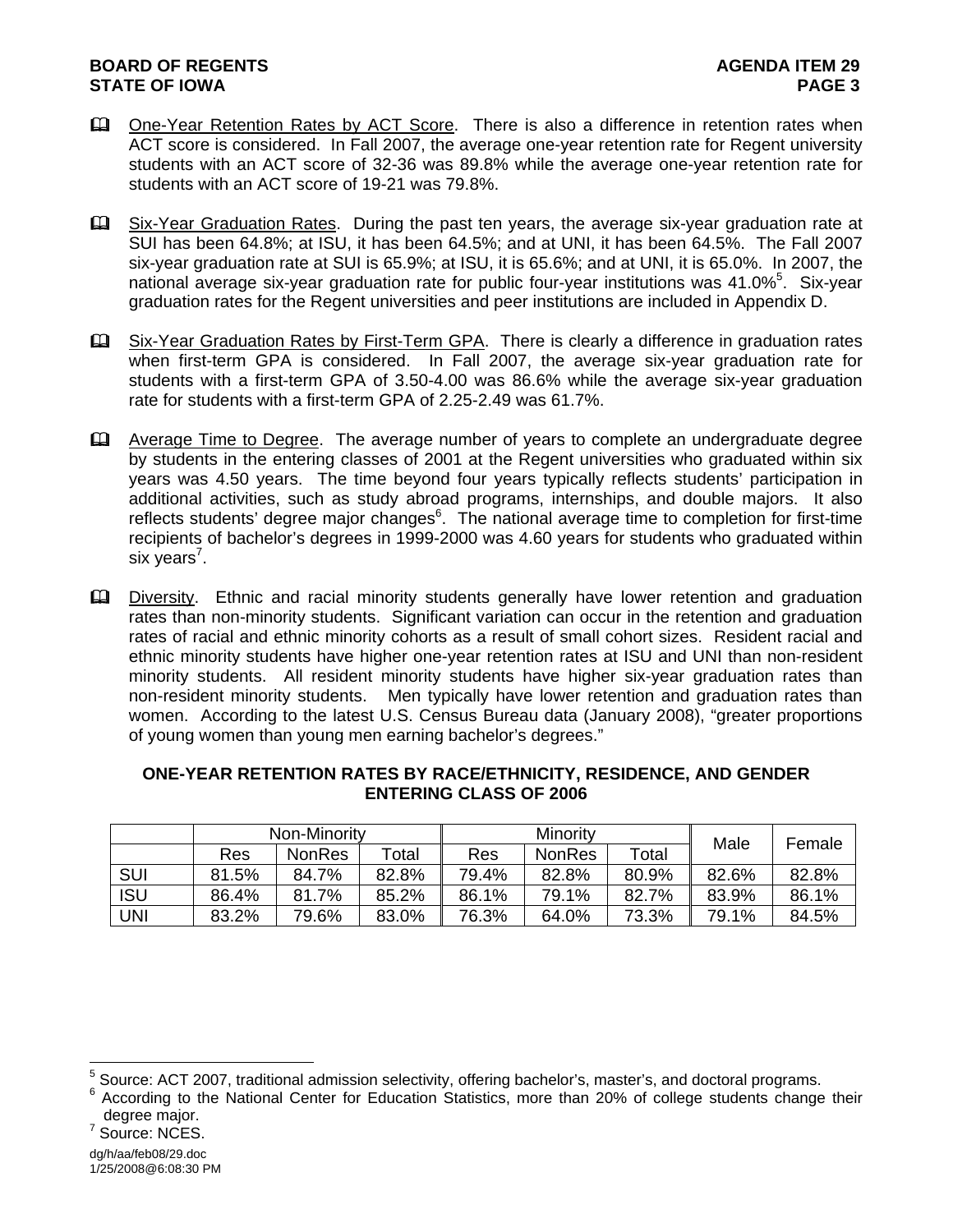## **SIX-YEAR GRADUATION RATES BY RACE/ETHNICITY, RESIDENCE, AND GENDER ENTERING CLASS OF 2001**

|            | Non-Minority |               |       | Minority |               |       | Male  |        |
|------------|--------------|---------------|-------|----------|---------------|-------|-------|--------|
|            | Res          | <b>NonRes</b> | Total | Res      | <b>NonRes</b> | Total |       | Female |
| <b>SUI</b> | 68.2%        | 64.8%         | 66.9% | 59.5%    | 54.3%         | 56.9% | 63.6% | 67.6%  |
| <b>ISU</b> | 68.0%        | 65.1%         | 67.3% | 61.7%    | 49.2%         | 55.6% | 62.6% | 69.2%  |
| UNI        | 67.2%        | 42.6%         | 66.5% | 51.6%    | 24.5%         | 39.3% | 60.2% | 67.8%  |

- $\boxtimes$  At the University of Iowa, the one-year retention rate for racial/ethnic minorities was 1.9 percentage points lower than for non-minorities. The six-year graduation rate for racial/ethnic minorities was 10 percentage points lower than for non-minorities. The one-year retention rate for women was essentially the same as for men while the six-year graduation rate for men was four percentage points lower than for women.
- $\boxtimes$  At Iowa State University, the one-year retention rate for racial/ethnic minorities was 2.5 percentage points lower than for non-minorities. The six-year graduation rate for racial/ethnic minorities was 11.7 percentage points lower than for non-minorities. The one-year retention for men was 2.2 percentage points lower than for women; the six-year graduation rate for men was 6.6 percentage points lower than for women.
- $\boxtimes$  At the University of Northern Iowa, the one-year retention rate for racial/ethnic minorities was 9.7 percentage points lower than for non-minorities. The six-year graduation rate for racial/ethnic minorities was 27.2 percentage points lower than for non-minorities. The one-year retention rate for men was 5.4 percentage points lower than for women; the six-year graduation rate for men was 7.6 percentage points lower than for women.
- **Example 1** Transfer Students. Completion of an associate degree and attainment of a high transfer GPA reflect higher retention and graduation rates at the Regent universities.
	- $\boxtimes$  Students who transferred from lowa community colleges after they completed an associate of arts (AA) degree had a higher one-year retention rate (85.7%) than transfer students who completed another associate degree (84.61%) or who had not completed any associate degree (76.7%). Students who transferred from Iowa community colleges after they completed an associate of arts (AA) degree had a higher four-year graduation rate (66.8%) than students who had not completed any associate degree (53.3%).
	- $\boxtimes$  Students with a transfer GPA of 3.00-3.24 had a significantly higher average one-year retention rate (84.1%) than students with a transfer GPA of 2.00-2.24 (66.3%), and higher average four-year graduation rates (66.0% and 38.2%, respectively).
- **Ell** Non-Persisters<sup>8</sup>. Using data from the National Student Clearinghouse, the Regent universities were able to "track" students who did not return for their second year. Approximately, 23% of the entering class of 2001 who did not persist at a Regent university transferred elsewhere; of those who transferred, more than 33% graduated. Almost 8% of the entering class of 2001 graduated from another institution; when those numbers are factored into the total graduation rates, the six-year graduation rates increase from 65.0 % - 65.9% to 72.8% - 74.4%.

The data tables for the Annual Report on Graduation and Retention Rates are available on the Board of Regents website.

dg/h/aa/feb08/29.doc l 8 Lack of completion of a degree from the matriculating institution does not necessarily reflect failure on the part of the institution or the student. Many legitimate, unexpected, or uncontrollable factors can lead to this result.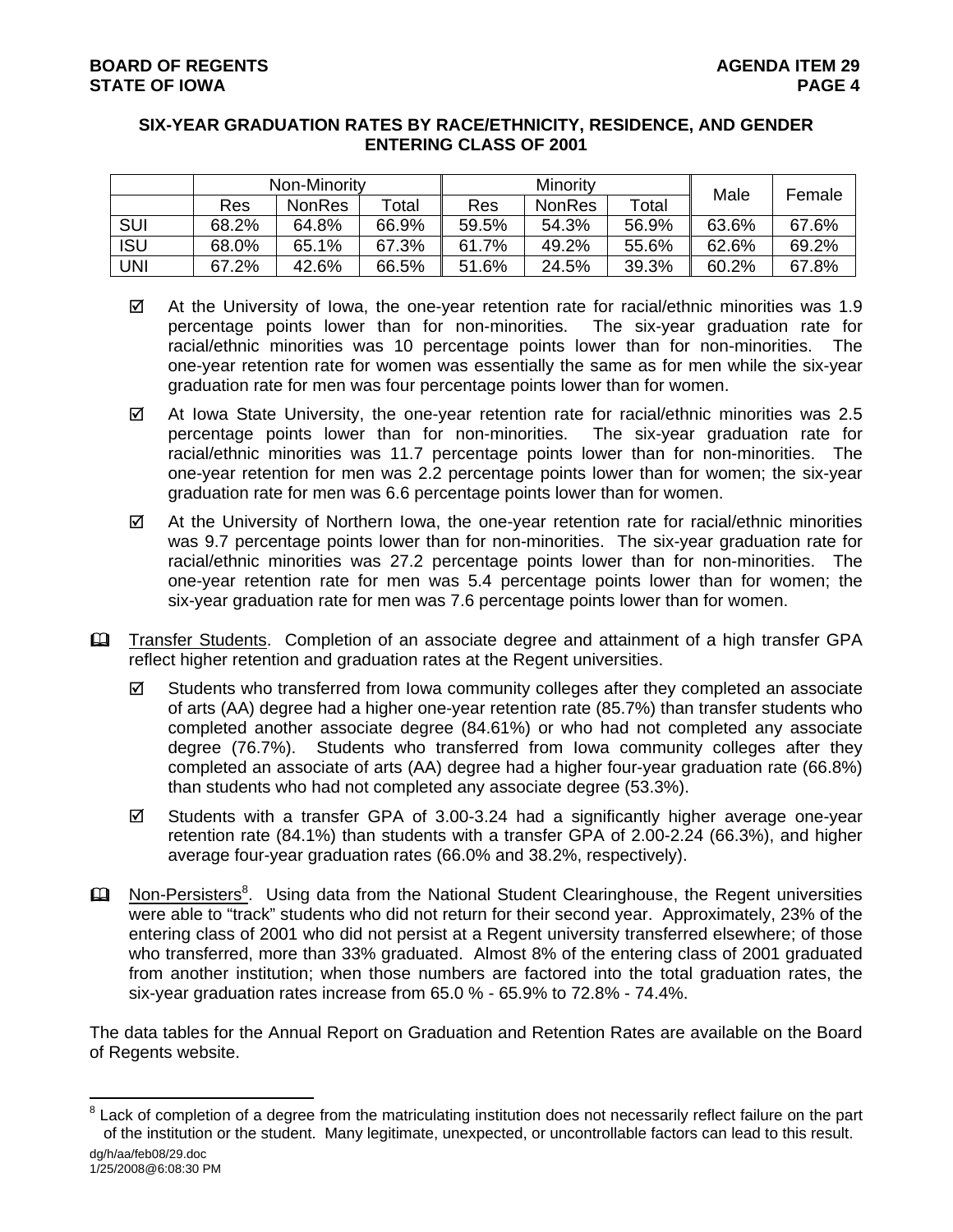#### **UNIVERSITY OF IOWA GRADUATION AND RETENTION HIGHLIGHTS Fall 2007**

The University has implemented a number of retention and graduation efforts.

- At SUI, both six-year and four-year graduation rates exceed the university's average for the past five years, and are up from those reported in 2006-2007. The one-year retention rate is down slightly from the five-year average.
- The four-year graduation plan assures that course availability issues will not impede students who meet the quidelines of the plan. Approximately three-quarters of SUI first-year students sign up for the plan each year, which was instituted in 1995.
- College Transitions, first offered in 2002, is a two-semester hour course designed to help new students make the adjustment to the demands of college life by providing instruction in time management, personal responsibility, career planning, library usage and other areas. This course continues to be very popular among first-year students.
- First-year students have the opportunity to join one of 12 (for Fall 2007) living-learning communities where they can live with other students sharing an academic interest and participate in related programming. Approximately 975 students are members of these learning communities. A faculty, staff, and student task force will soon be delivering a report suggesting strategies and structures to extend these opportunities to a much larger number of students.
- The Student Success Team (SST), consisting of over one hundred faculty, staff and students, held its first annual retreat in July 2006. Based on work at that retreat, the SST executive committee created action committees to address the following issues:
	- $\boxtimes$  Defining the institutional message about expectations of students.
	- $\boxtimes$  Cataloging and making available to students and others the full range of opportunities for involvement in educationally-purposeful activities.
	- $\boxtimes$  Encouraging students to make a commitment to involvement early in their time at the University of Iowa.
	- 5 Designing an expanded "One Community, One Book" program to better involve undergraduate students.
	- $\boxtimes$  Identifying institutional barriers to success.
	- $\boxtimes$  Developing an early intervention strategy for students at risk of non-persistence.
	- $\boxtimes$  Expanding the use of peer educators.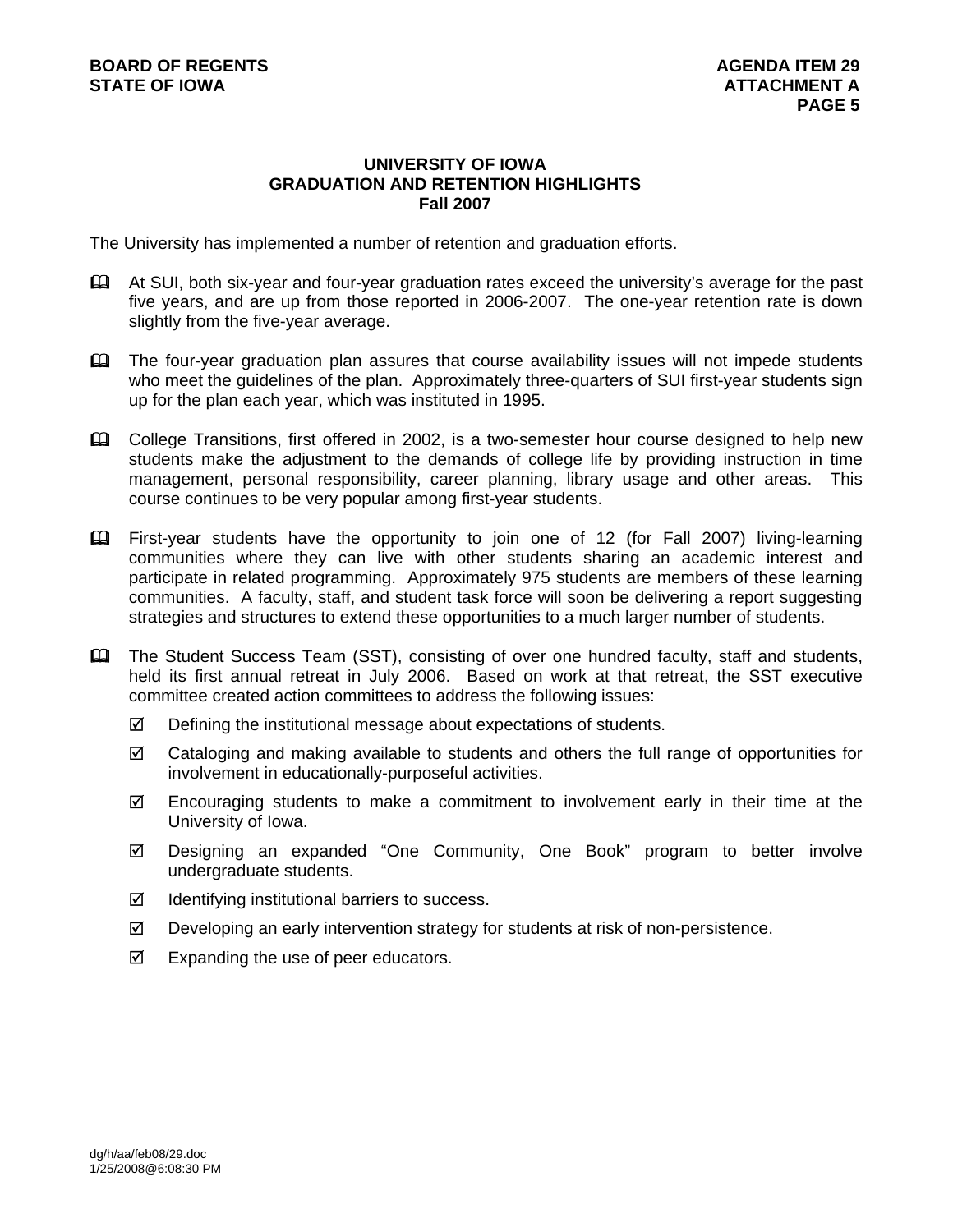## **IOWA STATE UNIVERSITY GRADUATION AND RETENTION HIGHLIGHTS Fall 2007**

The University has implemented a number of retention and graduation efforts.

- $\mathbf{\Omega}$  The current report presents results that are similar to prior years, with significant improvements noted in the four-year and five-year graduation rates as well as a continued decline in time to graduation. The six-year graduation rate dropped slightly to 65.5% for the entering class of 2001, a rate that approximates the average for recent years.
- **EQ** The University continues to focus on programs designed to promote student academic success through the Retention Task Force and other initiatives. Participation in freshman learning communities in Fall 2007 rose to a record high of 2,383 students which represents 55.2% of first-time, full-time freshmen. Currently, ISU offers 75 learning community opportunities, with more than 60 available for new freshmen. Graduation rates for students who participate in learning communities are significantly higher than for non-learning community students. Furthermore 72.7% of learning community participants graduate within six years.
- Changes in academic standards were implemented in Fall 2006 with the goal of improving student retention through earlier warning and interventions. Students who earn less than a 2.0 GPA for a given semester are placed on either academic warning or academic probation status, depending on the GPA for that term and the students' prior academic status. There are indications that the interventions are helping to improve student academic performance and retention to graduation.
- Transfer student retention and graduation continue to be strong. More than 43% of transfer students graduate within three years following enrollment at ISU; 59% graduate within four years; and 65% graduate within six years. The Admissions Partnership Program (APP) with Iowa community colleges was designed for transfer students to provide benefits to current and future students planning to earn a bachelor's degree at Iowa State University. To date, APP agreements have been signed with more than half of Iowa community colleges. Agreements with all remaining Iowa community colleges are scheduled to be signed in Spring 2008.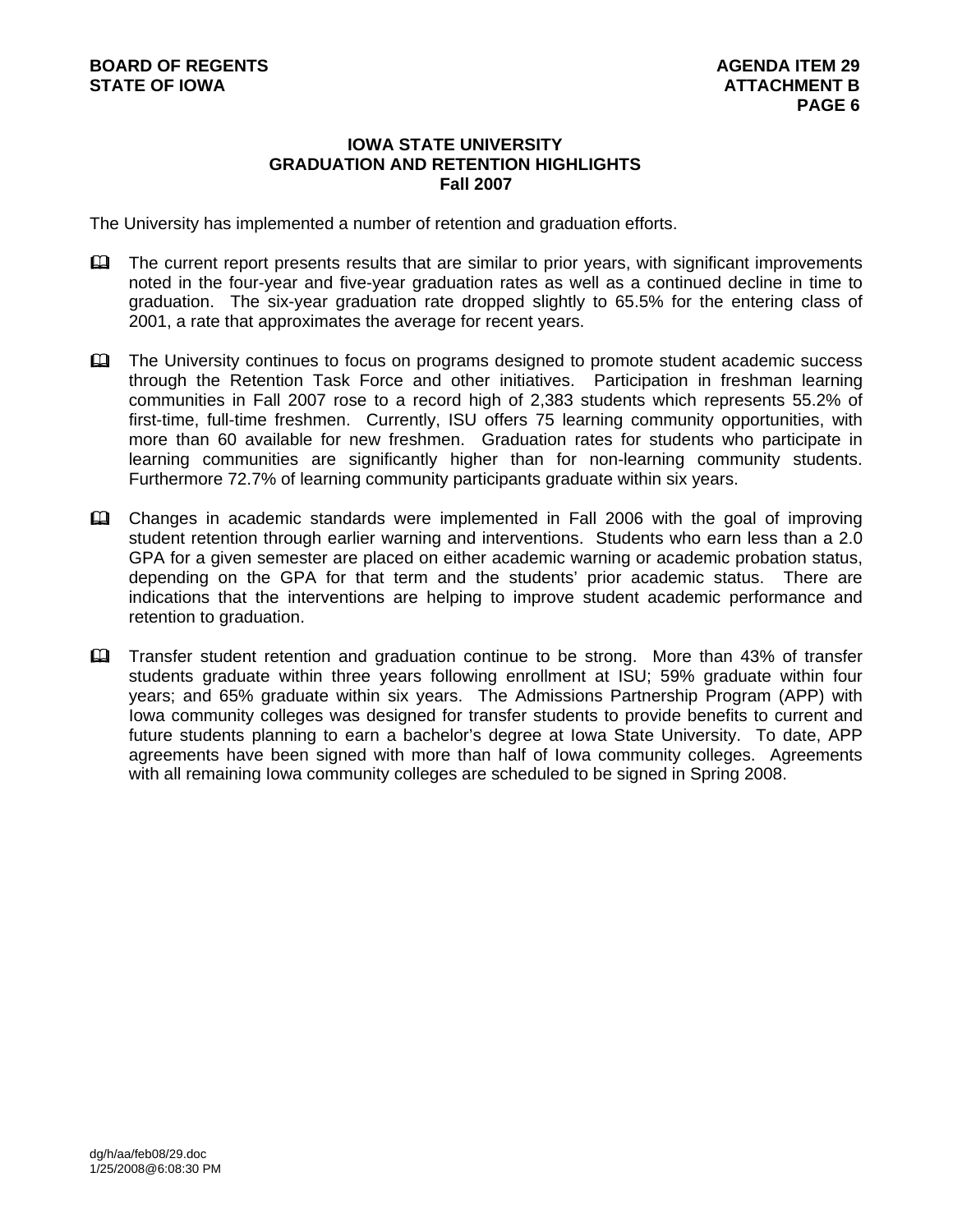#### **UNIVERSITY OF NORTHERN IOWA GRADUATION AND RETENTION HIGHLIGHTS Fall 2007**

The University has implemented a number of retention and graduation efforts.

- The four-year graduation rate for the entering class of 2003 at 35.2% is the highest rate since 1988.
- The six-year graduation rate for the entering class of 2001 at 65.0% is 15 percentage points above the median of peer institutions.
- The persistence rate to the second year for the entering class of 2006 at 82.3% is at the highest level of the previous 5 years of this study.
- $\Box$  The persistence rate to the third year at 74.6% is the second highest level in the last 6 years of comparable rates.
- **Example 1** Multi-cultural graduation rates, except for Asian-Americans, continue to lag significantly behind the rate of majority students.
- The average time to degree for those students who graduated continues to be at the 4.5 years level.
- The University continues to foster a first-year retention programming focus in the residence halls.
- The President's Council on Enrollment Management continues to have a major focus on retention efforts.
- The new Regent Transfer Articulation Website should expand upon the UNI Transfer Plan-it system, thus facilitating more efficient advising and transition efforts for transfer students.
- Academic Affairs and Educational/Student Services are planning to participate in "Foundations of Excellence," a program of the Policy Center on the First Year of College that will result in an in-depth assessment of the first-year experience of students and the formulation of a strategic plan for improvement. Retention will be a primary measure of improvement.